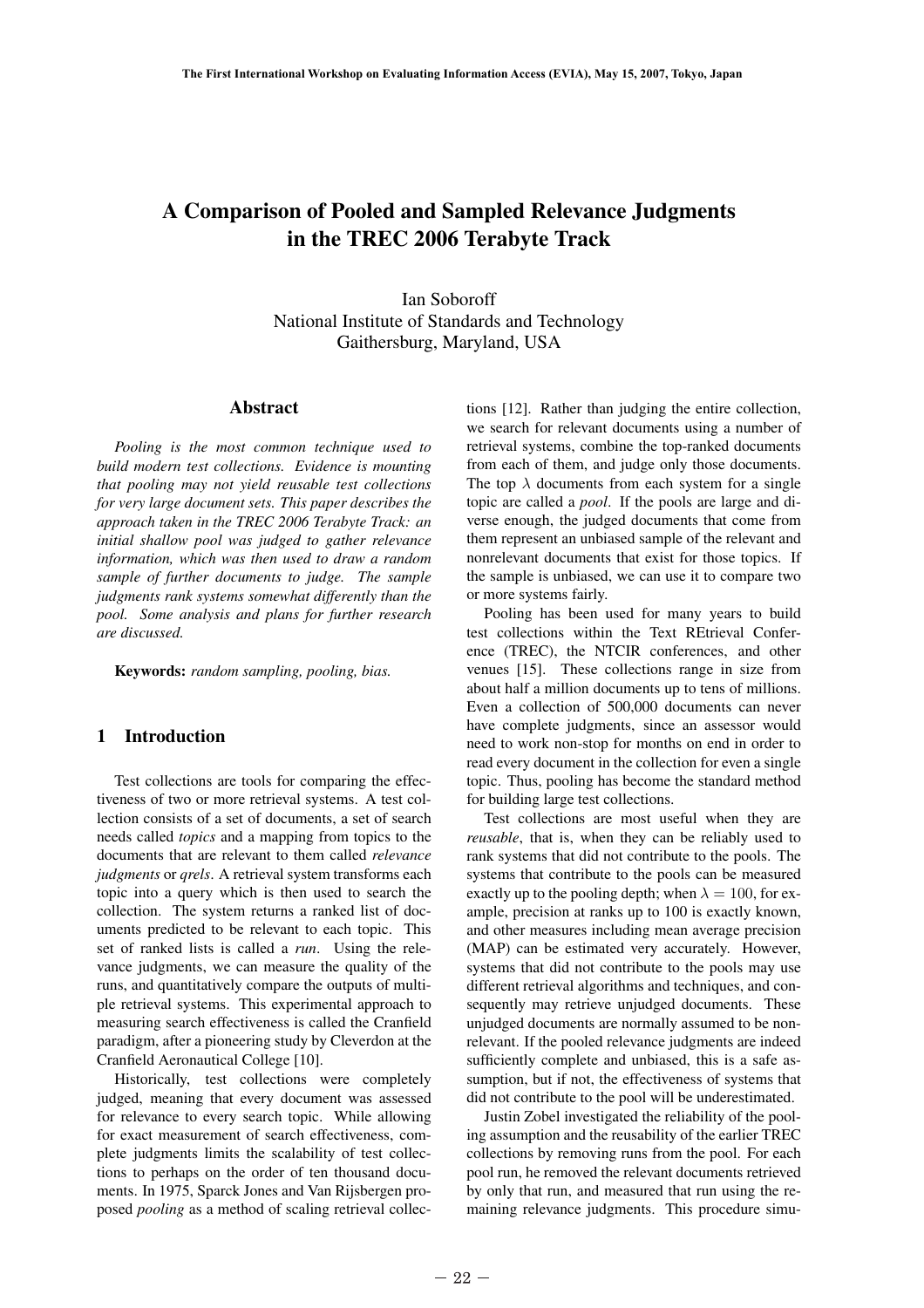lates what would happen if that run had not contributed to the pools. He found that MAP scores changed only slightly, and based on this as well as estimates of full recall that the TREC collections of that time were sufficiently complete to be reusable [17].

Zobel's result is important because the success of the Cranfield paradigm is entirely due to the reusability of test collections. The ranking of systems based on a single test collection only holds for that particular collection; results must be reproduced in multiple test collections before drawing conclusions. If a collection is only fair to the systems that participated in its creation, then every experiment must create its own test collection, making it very difficult if not impossible to achieve reliable and comparable experimental results.

# 2 The scalability of pooling

Does pooling scale as collections grow beyond the gigabyte range? A workshop held at SIGIR in 2003 hypothesized that very large collections would have very many relevant documents, and that pooling would discover only a very small fraction of them. The resulting relevance judgments would then be biased towards participating retrieval systems and might unfairly rank new or alternative approaches [11]. The goal of the TREC terabyte track, which grew out of that workshop, was to build a very large test collection and attempt to determine the effectiveness of pooling in that collection [8].

Pooled relevance judgments for very large collections may not be reusable for two reasons. The first is that the judgments will be very sparse and thus not sufficiently complete to accurately measure new runs. A solution to this problem is to design measures to be robust when judgments are not complete. One such measure is *bpref* [7]. Whereas MAP assumes that unjudged documents are not relevant, bpref only considers the ranks of retrieved documents that have been judged either relevant or nonrelevant. bpref is defined as: collection [8]<br>
Pooled re<br>
tions may not<br>
is that the juve sufficiently c<br>
A solution to<br>
robust when<br>
measure is *b*,<br>
judged docurers the ranks<br>
judged either<br>
as:<br> *bpref* =  $\frac{1}{|}$ ,<br>
where *R* i<br>
uments, *N* is<br>
ume

$$
bpref = \frac{1}{|R|} \sum_{r} (1 - \frac{|n \text{ ranked higher than } r|}{\min(|R|, |N|)})
$$

where  $R$  is the total number of judged relevant documents,  $N$  is the number of judged nonrelevant documents,  $r$  is a relevant retrieved document, and  $n$  is a member of the first R nonrelevant retrieved documents.1 Bpref can be thought of as the inverse of the fraction of judged nonrelevant documents that are retrieved before relevant ones. In experiments where older TREC collections were subsampled to simulate sparse relevance judgments, bpref strongly correlates with the full-collection MAP score. In the TREC terabyte track, bpref has been reported alongside MAP as an official effectiveness measure.

The second concern with pooling in very large collections is that the judgments will be biased. "Biased" here does not mean statistical bias but rather that a test collection will unfairly rank some class of systems. This can happen because only a certain kind of retrieval algorithm contributes to the pool, or because some kinds of documents are pooled and not others, for example. Zobel's leave-one-out experiment examines bias against a run which was not pooled (but which might have been pooled at that point in time). Buckley et al. considered bias towards a particular kind of query formulation strategy, namely queries that focus strongly on the title words of topics [6]. They proposed a measure of this bias, *titlestat*, and found that larger collections seem to be more likely to exhibit this bias than smaller ones.

Given a set of topics and a set of documents, titlestat represents the occurrence of an average topic title word in that set of documents. Formally, for a single topic  $T$  and a set of documents  $C$ ,

$$
titlestat_T = \frac{1}{t_T} \sum_{t \in T} \frac{|C_t|}{\min(|C|, df_t)}
$$

where t is a title word,  $t_T$  is the number of title words in that topic, and  $C_t$  is the number of documents in C that contain t.  $df_t$  is the collection frequency of t; this normalization is necessary in case  $t$  is a very rare term. Individual per-topic titlestat values are then averaged over the set of topics. A titlestat of 1.0 indicates that every document in the set contains a title word. Special types of titlestats discussed by Buckley et al. include *titlestat rel*, the titlestat of the relevant documents in a collection, and *titlestat rank*, the titlestat of relevant documents retrieved at a given rank by a set of runs.

Buckley et al. used the titlestat measure to analyze the results of the 2004 HARD and Robust tracks in TREC. These two tracks used a set of old topics originally developed using TREC disks 4 and 5, and asked participants to search for those topics in the newer AQUAINT collection, which has about twice as many documents. The participating runs found many more relevant documents than originally existed for those topics, and generally performed much better than systems have done on those topics in the older collection. Moreover, one particular run found a very high number of unique relevant documents by training a highly optimized routing query for each topic using the old relevance judgments. The overall titlestat rel value for the topics in the new collection was much higher than for the same topics in the older collection, indicating that most relevant documents could be located with a simple query based on the topic title. The run with many unique relevant documents had a title-

<sup>&</sup>lt;sup>1</sup>This formula differs from that given in [7] and solves a bug when there are very few judged nonrelevant documents. The formula given here matches the current implementation in trec eval. See the file bpref bug in the trec eval documentation.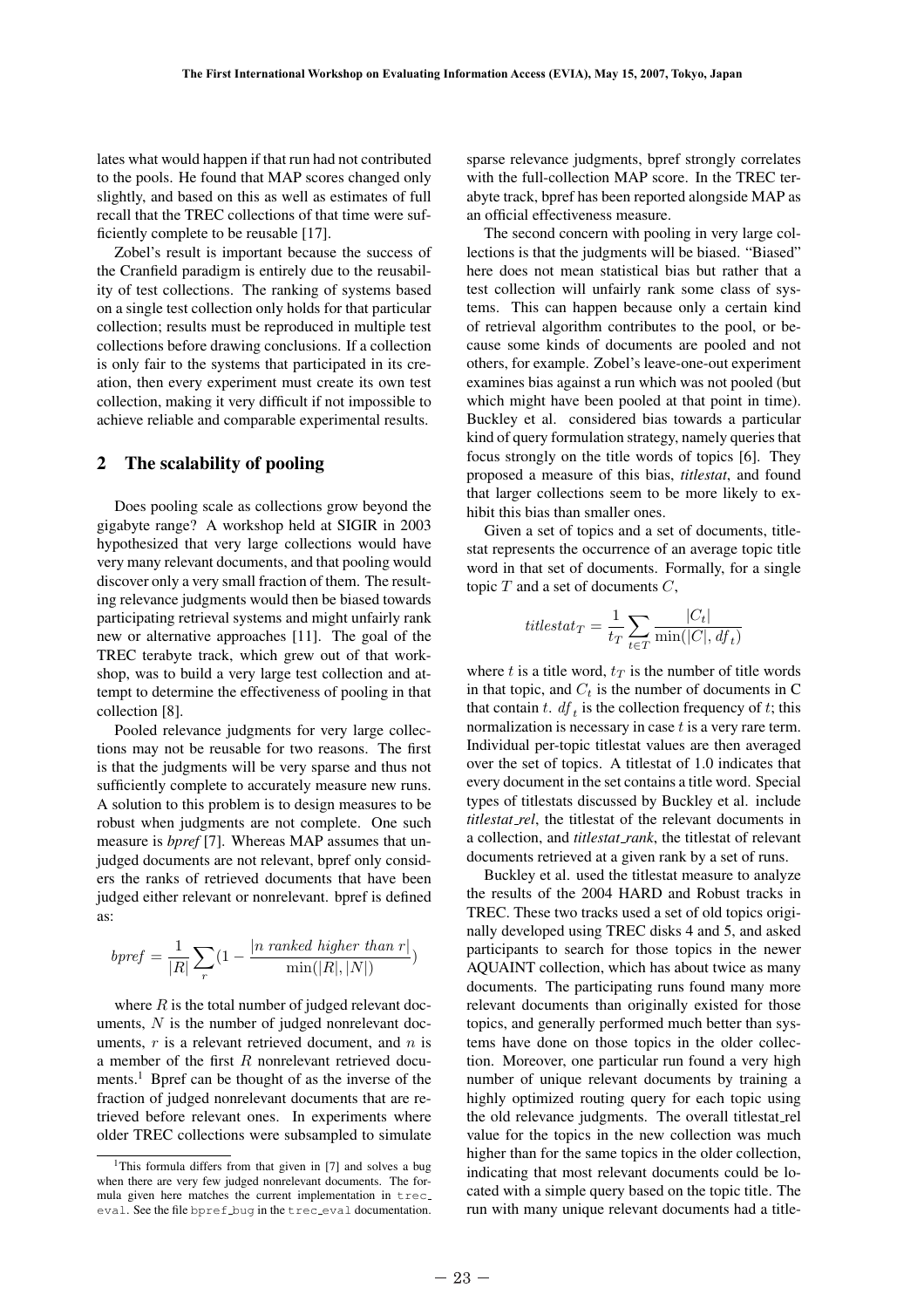stat rel value closer to that of the old collection. This run would have been measured unfairly in the new collection if it had not contributed to the pools because the high-titlestat documents found by the other runs did not reflect the full landscape of relevant information in the collection.

In the TREC 2006 terabyte track, we selected documents to judge in a novel hybrid way, in order to measure the effects of sparseness and bias. This approach included a pooled component along with a deeper random sample. The following sections introduce the terabyte track, focusing on issues of reusability and fairness, describe the 2006 sampling approach in detail, quantify how sampling and pooling differ in their sets of relevant documents and in how they rank the systems, look explicitly at reusability, and close with a number of questions that remain to be answered.

# 3 The TREC terabyte track

The terabyte track began as part of TREC 2004 and has run for three years. It uses the GOV2 document collection, a fairly complete crawl of websites in the .gov domain, which includes sites from many U.S. federal, state, and local govenrnment agencies. Crawled in early 2004, GOV2 contains over 25 million documents and 426GB of text.<sup>2</sup>

The main task for the terabyte track is a traditional adhoc search task. Adhoc search was chosen as a task rather than something more web-centric because it is well-understood and because earlier collections for this task are considered reliable and reusable. Indeed, all the studies of modern collection reliability which had been done at that time had examined adhoc test collections. Other tasks in the track include named-page finding and tests to benchmark the efficiency of systems.

The terabyte track has created a total of 149 adhoc search topics over the course of TRECs 2004–2006. These topics are numbered 701–850; topic 703 has no relevant documents and should not be used.<sup>3</sup> Topics 701-800, from 2004 and 2005, have relevance judgments collected using the standard pooling approach described above. In 2004, pools were formed from the top 85 documents from two runs per group. In 2005, the pools went down to rank 100 for two runs per group. Additional details on the 2004 and 2005 terabyte tracks can be found in the respective track overviews [8, 9]. task rather the it is well-un<br>for this task<br>deed, all the<br>which had b<br>hoc test coll<br>named-page<br>ciency of sys<br>The teraby<br>search topics<br>These topics<br>These topics<br>relevant docu<br>701-800, fro<br>ments collec<br>described ab<br>the top

Initial investigation seemed to indicate that the 2005 terabyte collection is probably reusable, and the 2004 collection less so. We applied Zobel's leave-oneout procedure with the modification that we hold out

|      |         | maximum    | maximum     |
|------|---------|------------|-------------|
| Year | Measure | abs. diff. | rank change |
| 2004 | MAP     | 0.03       | $-10/ + 3$  |
|      | bpref   | 0.08       | $-1/ + 16$  |
| 2005 | MAP     | 0.04       | $-4/ + 0$   |
|      | bpref   | 0.02       | $-1/ + 8$   |

**Table 1. Maximum absolute differences in score and movement in ranking when a group is held out of the terabyte track pools.**

|                  |        |          | Unique rel |
|------------------|--------|----------|------------|
| Collection       | Judged | Relevant | per group  |
| TREC-8 (v4&5)    | 82102  | 4728     | 29.1       |
| TREC-9 $(wt10g)$ | 70070  | 2617     | 38.4       |
| Terabyte 2004    | 58077  | 10617    | 309.4      |
| Terabyte 2005    | 45291  | 10407    | 201.6      |

**Table 2. Counts of judged, relevant, and the average number of unique relevant documents per group in four TREC collections.**

the unique relevant documents retrieved by all of the runs from a single group. The reason for this is that runs from a single group tend to be very similar, and if just a single run is held back, the other runs from that group tend to contribute enough other documents to cover the held-out run even without that run's unique relevant documents [14].

Table 1 shows the results of the leave-a-group-out (GLOO) experiment for the MAP and bpref measures. Along with the observed maximum absolute difference in score, the table also shows the maximum number of places in the official ranking that a run moves when ranked using its leave-one-out score rather than its official score. The absolute differences are small, except for bpref in 2004. The large movements in the ranking for some runs deserve closer attention. For example, the run that moved downwards by 10 ranks by MAP score in 2004 was also the run with the maximum MAP score difference, decreasing from 0.2311 to 0.2037.

We also observed that the terabyte collections have many more relevant documents and many more unique relevant documents per group than older collections. Table 2 compares the 2004 and 2005 terabyte collections to the TREC-8 adhoc collection and the TREC-9 web collection, smaller collections that nevertheless have more judged documents. We can see that in the terabyte collections, nearly 20-25% of the pool is relevant, and the groups find many more unique relevant documents. Large numbers of relevant documents can indicate a less reusable collection, because it implies

<sup>2</sup>http://ir.dcs.gla.ac.uk/test collections/ gov2-summary.htm

<sup>3</sup>See http://trec.nist.gov/data/terabyte.html to obtain these topics and their relevance judgments.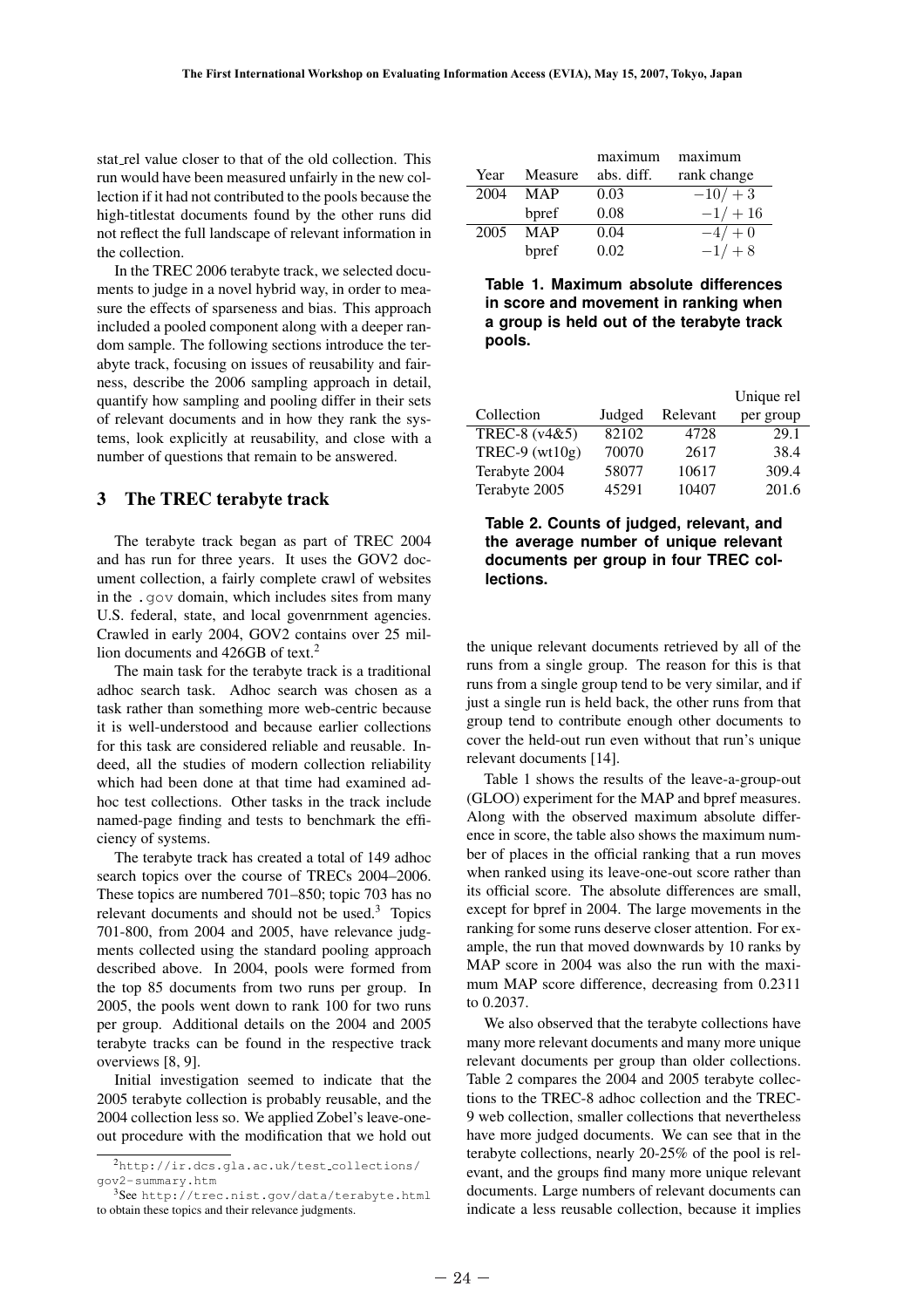that even more relevant documents may exist that are not currently judged.

Additionally, we looked for title-word bias which might indicate that the collection would favor simple retrieval strategies. The *titlestat rel* for the 2004 collection is 0.889 and for the 2005 collection is 0.898. As absolute figures, these indicate that nearly every document judged relevant contains the topic title words, and consequently we are concerned that there exist unjudged but relevant documents that do not contain the title words. Because TREC runs quite reasonably use the title words as strong indicators of relevance, the top ranked documents tend to contain title words. However, since these words are much more frequent in the terabyte collections than in smaller collections, documents with title words fill the pool. Put another way, our pool depth is too shallow with respect to the collection size to capture the full range of relevant documents that might exist.

Buckley et al. had a "smoking gun" which indicated title-word bias in the smaller AQUAINT collection, in the form of a run with many unique relevant documents and a much lower *titlestat rel* than any other run contributing to that pool [6]. It was clear that the collection would have been biased against that run had it not been pooled. However, none of the terabyte track runs has this property. Thus while we had strong circumstantial evidence of bias in the terabyte collections, there was no proof.

#### 4 Relevance-based sampling

For the 2006 terabyte track collection, we tried a different approach to see if we could reduce bias and increase reusability. The relevance assessment process was divided into two phases. In the first phase, a depth-50 pool was created from up to three runs per group (one manual and one automatic run, and one run from the track's efficiency task). Judgments from this pool would certainly be adequate to compute MAP to a reasonable precision for the participating runs. In the second phase, a random sample starting from rank 1 and including 200 not-previously-judged documents was drawn from the pool runs. This sample reached to a depth that varied per topic depending on the number of relevant documents in the depth-50 pool. Ideally, this sample should accurately estimate MAP for the pool runs, and provide a more reusable collection for future runs. 4 Releva<br>
For the 20<br>
different app<br>
increase reus<br>
cess was div<br>
a depth-50 p<br>
group (one m<br>
from the trace<br>
pool would c<br>
a reasonable<br>
the second p<br>
1 and includi<br>
was drawn fr<br>
a depth that<br>
of relevant d<br>
this sample<br>

The sampling strategy, which we call *relevancebased sampling*, has two critical parameters: the depth or maximum rank to sample to, and the sampling rate. These parameters are estimated with the goal of finding an additional 20 relevant documents in the 200 new documents we plan to judge (*rpt*, for "relevantpercent-target"):



**Figure 1. Schematic view for computing the target sampling depth.**

$$
rpt = 20/200
$$

The depth for a single topic is computed as follows. From the relevance judgments from the depth-50 pool, we compute the probability of relevance in the pool at depth 50:

$$
P(\text{rel}) = |R|/|J|
$$

where  $|R|$  is the number of relevant documents and  $|J|$  the number of judged documents.

As we go deeper into the pool, this probability of relevance drops off exponentially, but we approximate this trend with a linear fit. This fit is simpler, but for the 2004 and 2005 terabyte track collections  $P(\text{rel})$  is actually fairly flat up to rank 1000. Our fit has a fixed slope for  $\Delta P$ (*rel*) per 50 ranks, and compute a rank x' where the relevant fraction  $y = rpt$ :

$$
x' = (rpt - slope - P(\text{rel})) \cdot |J| / (-slope)
$$

Following this fit, we estimate the size of a pool that contains 20 additional relevant documents per 200 judged:

$$
poolsize = |J| + (x' - |J|) \cdot 2
$$

For topics with very few relevant documents in the depth-50 pool, this size can by small or even actually be negative, and so we additionally require that the estimated pool size have 200 more documents to judge. We then estimate the depth for a pool of that size:

$$
depth' = poolsize \cdot \lambda / |J|
$$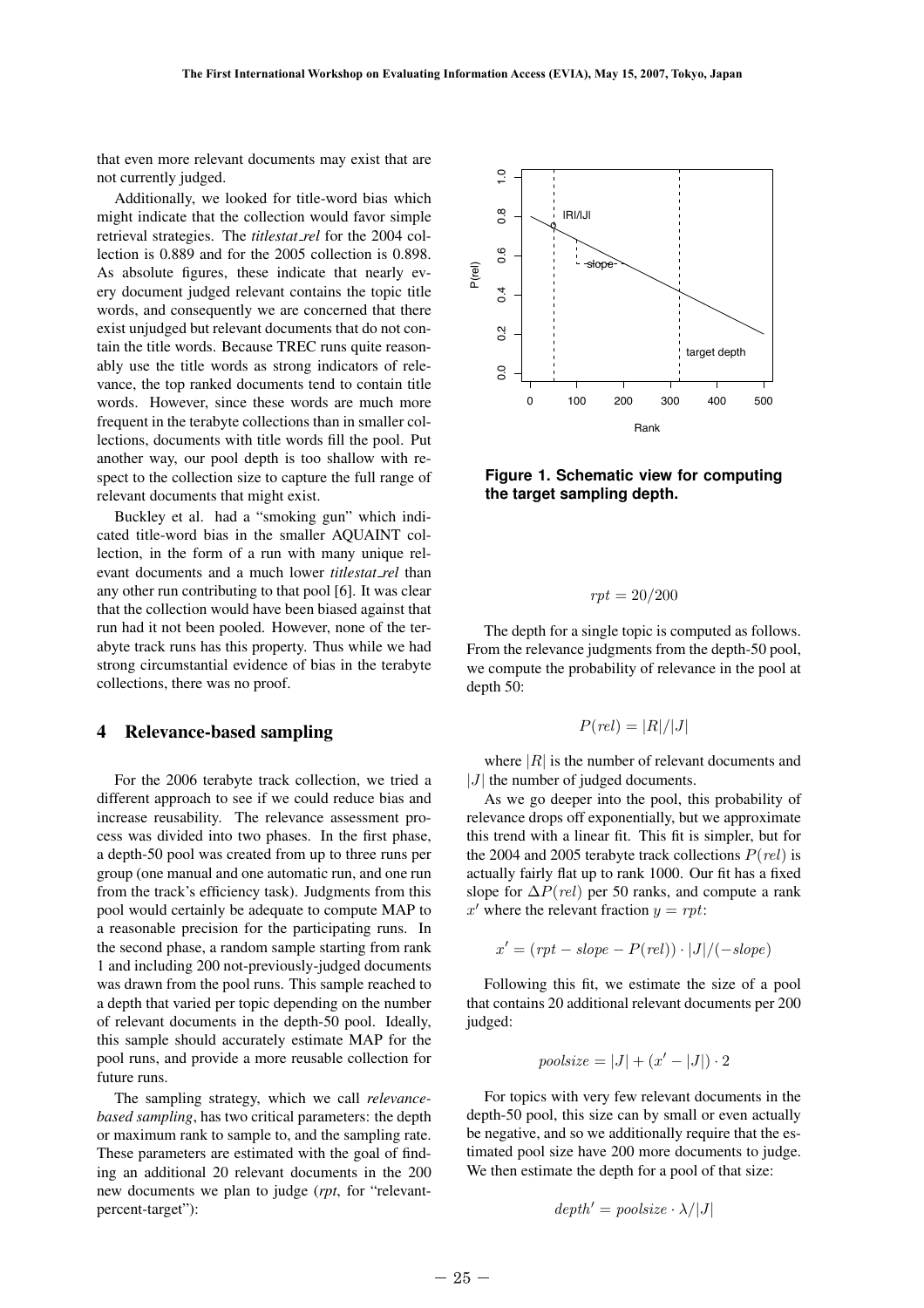|               | judged | relevant |
|---------------|--------|----------|
| depth-50 pool | 639.7  | 117.9    |
| sample        | 491.8  | 35.1     |
| (not in pool) | 210.2  | 14.0     |

**Table 3. Average number of judged and relevant documents per topic in the pool and in the sample. The third line counts the sampled documents not present in the depth-50 pool.**

where  $\lambda$  is 50. Once this depth is determined, we pool the runs to that depth, and compute the sampling rate as 200 divided by the number of unjudged documents in that pool.

The maximum depth of the sample for the 2006 terabyte topics varies from 57 to 1252, with an average of 314. Those topics with a shallow sample depth had very few relevant documents in the depth-50 pool, and consequently we judged additional documents from the next few ranks. For those topics, the sampling rate is very close to 100%, and the sampled judgments cover the pooled judgments nearly completely. Topics with a deep sample depth have correspondingly smaller sampling rates and diverge more from the pooled judgments.

Table 3 shows the number of judged and relevant documents per topic in the depth-50 pool and in the sample. The average number of new judged documents in the sample is not exactly 200 because the depth of the sample is based on an estimated pool size, and in any event we draw documents randomly according to the computed sampling rate. Note also that while we did not obtain 20 new relevant documents on average, we did find at least one new relevant document for 46 out of 50 topics, and 20 or more new relevant documents for 10 topics. Thus, most of these topics do continue to have relevant documents below our initial pool depth. sample. In<br>ments in the<br>depth of the s<br>and in any c<br>cording to th<br>while we did<br>on average, v<br>ument for 4<br>relevant docu<br>topics do con<br>our initial po<br>Zobel actu<br>this one in h<br>curve to vari<br>good fits up 1<br>sufficient for<br>numbe

Zobel actually proposed an approach very similar to this one in his 1998 paper [17]. He fit an exponential curve to various estimates of  $P(\text{rel})$  and found very good fits up to the pool depths. Our linear estimator is sufficient for the terabyte collections because the sheer number of relevant documents makes the probability of relevance nearly linear at the ranks where we are looking.

Aslam et al. proposed an intricate sampling scheme intended to draw the best sample for estimating mean average precision in the runs being pooled [4]. The prior document probabilities favor documents at higher ranks, again so as to accurately estimate MAP [3]. Because of this early-rank prior, this method is not useful for probing deeply into the runs; because it is always more likely to draw a relevant document from earlier in a ranking, their sampling method will draw an earlier-retrieved document before one retrieved later.

#### 5 Ranking Differences

Given these two sets of relevance judgments, one from a depth-50 pool and one a relevance-based random sample, we first examine if they rank the systems in the 2006 terabyte track differently. The systems were scored using mean average precision (MAP) with the pooled judgments, and inferred average precision with the sampled judgments.

Since the sampled judgments are by definition incomplete, and in practice the documents in the top ranks of the pool runs are fully judged for only a fraction of the topics, traditional measures such as mean average precision and precision at fixed rank cutoffs can't be computed exactly. While bpref is certainly usable in this situation, we have begun to experiment with a new measure, inferred average precision (infAP) [16]. infAP differs from bpref in that it is an estimate of average precision. When judgments are complete, infAP and MAP are equal. In the presence of unjudged documents, instead of assuming them to be nonrelevant, infAP estimates the set precision at those ranks using the precision at earlier ranks. This "interpolation" is only done across documents which could conceivably have been judged because they were contained within the sample range of the pool runs. Formally, infAP is defined as follows. Assume that the relevance judgments represent a uniform sample of a pool drawn up to some depth The expectation of precision of the set of documents up to rank  $k$  where  $k$ is the rank of a retrieved relevant document is

$$
E[precision at rank k] =
$$
  

$$
\frac{1}{k} \cdot 1 + \frac{k-1}{k} \left( \frac{|J_{k-1}|}{k-1} \cdot \frac{|R_{k-1}| + \epsilon}{|R_{k-1}| + |N_{k-1}| + 2\epsilon} \right)
$$

where  $J_{k-1}$  is the set of retrieved documents present in the pool above rank  $k$ ,  $R_{k-1}$  is the set of judged relevant documents above rank k, and  $N_{k-1}$  is the set of judged nonrelevant documents above rank  $k$ . Just as with mean average precision, this expectation is computed at each relevant document, and averaged over the known relevant documents to yield infAP.

Because infAP is an estimate of average precision, it provides a strong basis for comparing the ranking from the sampled set of relevance judgments to the MAP ranking based on pooled judgments. This is indeed the case in Yilmaz and Aslam's experiments [16]. The sampling scheme described above makes the situation somewhat different. Rather than being an estimate of the depth-50 MAP, our infAP scores will be estimates of the MAP from a pool of topic-specific depth.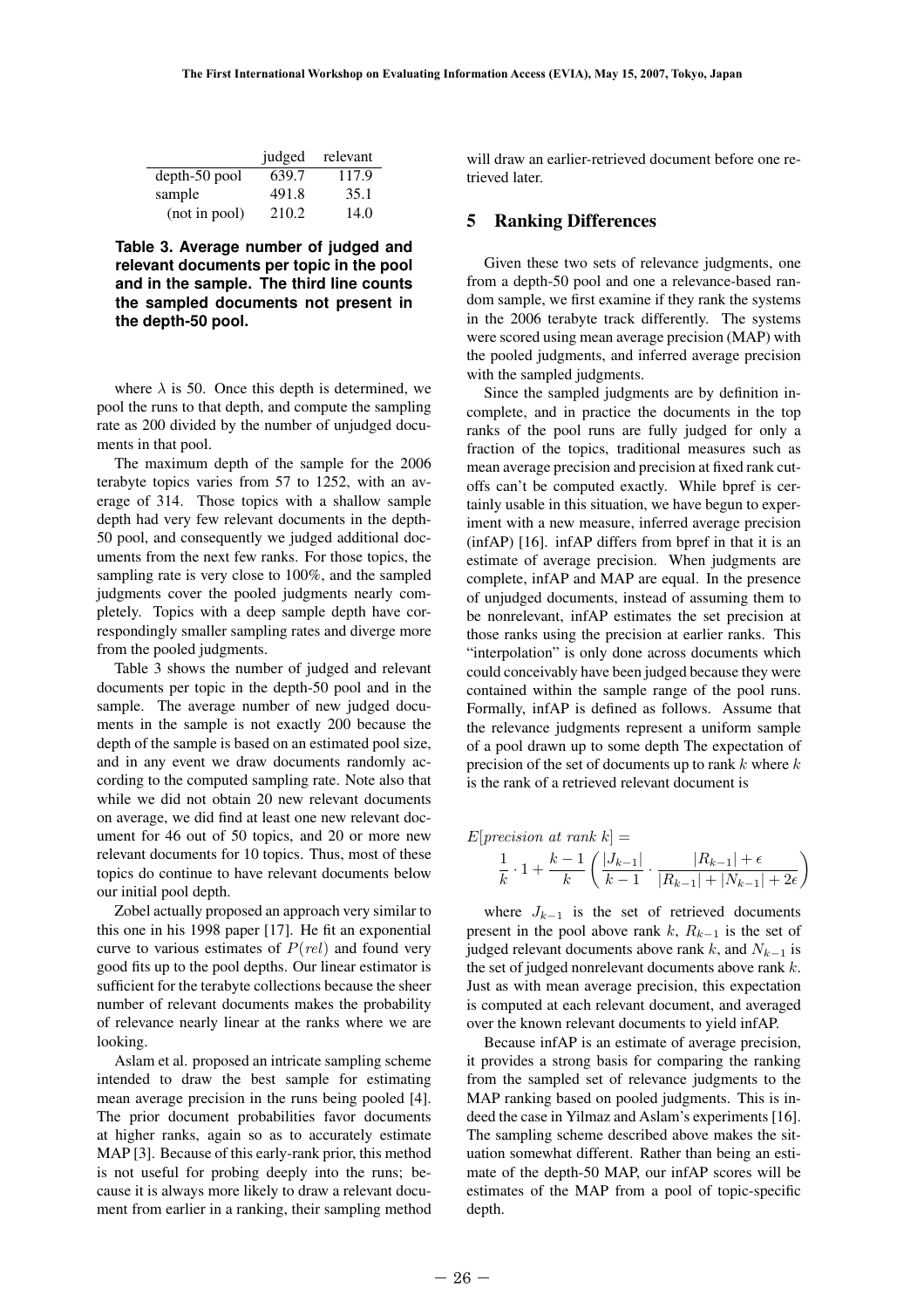

**Figure 2. MAP and infAP scores for the terabyte 2006 runs.**

Figure 2 plots each run's MAP score based on the depth-50 pool against its infAP score based on the sampled judgments. The diagonal indicates where MAP equals infAP; for all but four runs, the infAP score is lower than the MAP score. The mean squared difference is 0.047. This difference is higher than Yilmaz and Aslam found in their experiments. We might attribute this to the fact that we are comparing to the depth-50 MAP rather than the "true" variable-depth MAP, but in truth MAP at depth 50 should be a good estimate of the variable-depth MAP for the pooled runs.

A common metric for comparing retrieval rankings is Kendall's tau  $(\tau)$  rank correlation. Tau is equivalent to the number of pairwise swaps needed to convert one ranking into another. Voorhees established as a rule of thumb that a tau of 0.9 represents essentially identical rankings, with any differences that exist being in the noise of differences between assessor opinions [13]. The tau correlation between the two rankings we have here is 0.8, implying that the two rankings have notable differences despite being very highly correlated. Where does the difference in these rankings come from? Since those topics with few relevant documents in the depth-50 pool are represented by a nearly 100% sample in the sampled judgments, any difference must come from those topics where we sampled deeply. score is lowe<br>score is lowe<br>difference is<br>maz and Asli<br>attribute this<br>depth-50 M/<br>MAP, but in<br>estimate of<br>runs.<br>A commo<br>is Kendal's<br>lent to the numeral as a rule of tially identic<br>is theing in t<br>opinions [13]<br>rankings we<br>r

Figure 3 illustrates this trade-off. The root mean squared difference between MAP and infAP scores for each topic are plotted against the percentage of the sampled documents that were first retrieved for that topic below rank 50, and thus could not have been in the depth-50 pool. It is clear that the infAP scores



**Figure 3. Per-topic RMS difference between MAP and infAP versus the fraction of the sampled judgments coming from below rank 50.**

diverge the most from MAP when the sample mostly contains deep documents.

But should this necessarily be the case? On the one hand, a deep sample in our scheme requires a low sampling rate, and thus the documents in the top 50 ranks will not be well represented in the sample. But recall the hypothesis from the SIGIR 2003 workshop: the judgments will be incomplete simply because the pools are too shallow to contain all the relevant documents. But if the documents are essentially like those retrieved in the higher ranks, and were only left out of the pool because there were so many of them, then we would expect that the runs would rank the deep documents about the same as they rank the earlier ones. The overall tau is too low for this to be the case.

The most likely reason that infAP scores diverge from MAP is if very highly-ranked documents are not in the sample. If a relevant document is retrieved at rank 1, this has a very large effect on MAP, but if that document is not sampled, then infAP will necessarily be lower than MAP. This problem is particularly acute when the sampling rate is low, as it is in the deeply sampled documents. Simulation experiments with TREC-8 judgments show that forcing the sample to include everything retrieved at rank 1 has a big impact on the difference between infAP and MAP. Based on this, we are currently investigating stratified sampling approaches that combine good coverage at the very top of the ranking with deep samples where needed.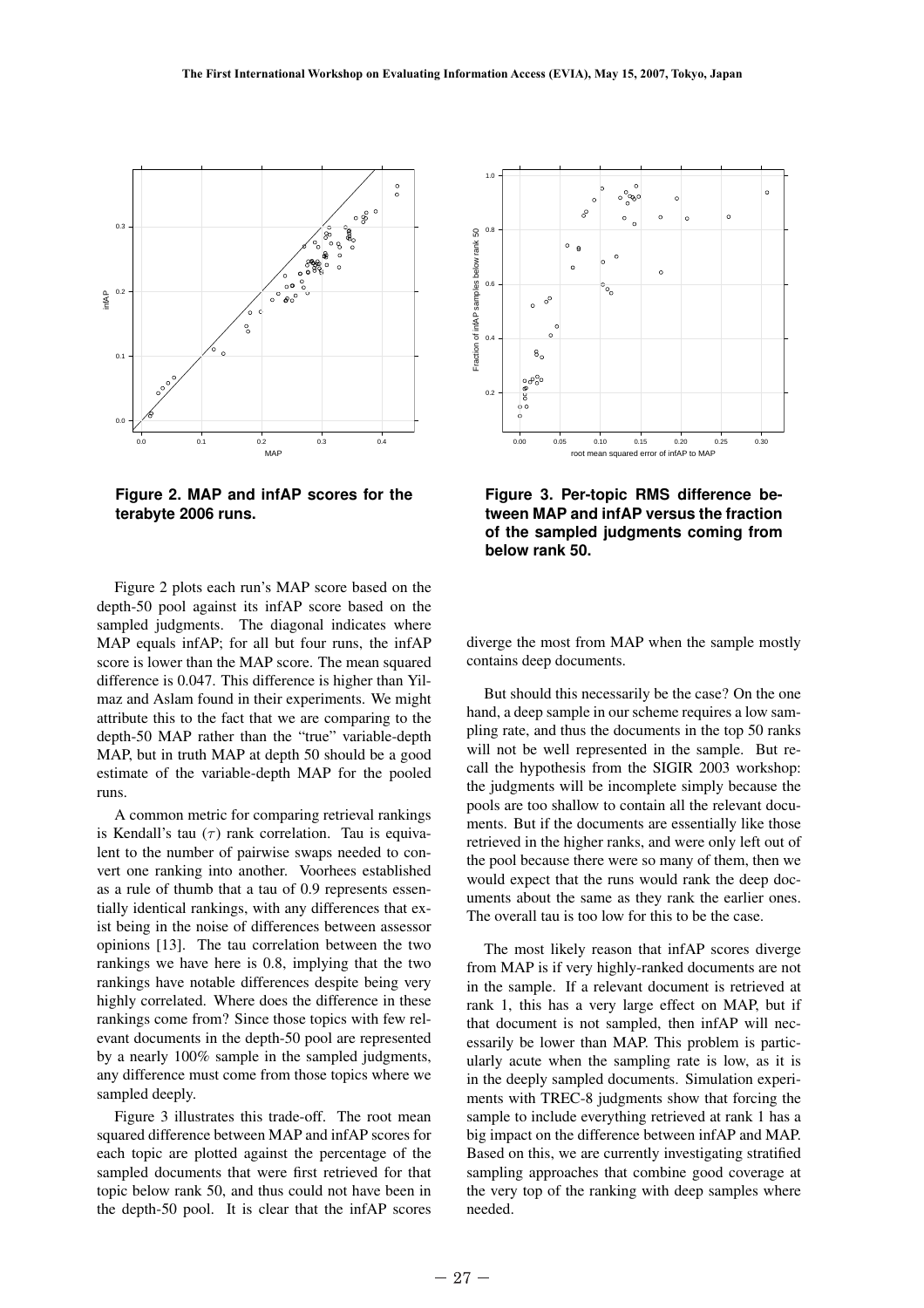# 6 Reduced bias

The main goal of sampling deeply into the runs was to try and get different relevant documents than those higher in the rankings, specifically those with lower titlestat. Buckley et al. conjectured that the pools from smaller collections are deep enough (with respect to the collection as a whole) to contain a sufficient variety of documents such that a bias towards titleonly queries is avoided [6]. If the terabyte collections only have high-titlestat judgments, then they are less reusable than if we had a variety of documents judged.

The *titlestat rel* for the sampled judgments is 0.899, compared to 0.93 for the depth-50 pool. When we consider only the sampled documents below depth 50, the *titlestat rel* is 0.851. Did this lower titlestat come from sparse sampling, or from going more deeply into the runs?

To try to answer this question, we divided the sampled documents into ten chunks based on the rank that the document was first retrieved by a pool run. We then computed the *titlestat rel* for each chunk, and plotted that value against the median rank of the documents in that chunk. The plots for each topic are shown in Figure 4.

The graphs show that the sampling scheme indeed found lower titlestat documents when we sampled deeply, but not always, and sometimes they were found without needing to search so deeply. For example, topic 822 has low titlestat documents at rather shallow ranks. In contrast, topic 834 only achieves similarly low titlestat at a much greater depth. For topic 832, we sampled quite deeply without ever finding very low titlestat. Rarely do we see a topic with what we might think of as the expected pattern, a steady drop-off in titlestat values as documents come from deeper ranks. ample, topic<br>shallow rank<br>similarly lov<br>topic 832, we<br>tig very low<br>what we mi<br>steady drop-<br>from deeper<br>All of this<br>topic effect.<br>the best indic<br>there are oth<br>number of re<br>**7 Reusal**<br>We next lo<br>any more or<br>judgments.<br>a-gr

All of this illustrates that title-word bias has a strong topic effect. For some topics, the title words are really the best indicators of document relevance. For others, there are other useful words not in the topic title. The number of relevant documents also plays a role.

# 7 Reusability

We next looked to see if the sampled judgments are any more or less reusable than the depth-50 pooled judgments. Table 4 shows the results of the leavea-group-out test. The systems' infAP scores change somewhat less than do their MAP scores, and there is much less movement in the ranking with infAP. Bpref again is a much less reusable measure.

Note that this is a somewhat artificial experiment, because even though a group is held out of the infAP sample, it still contributed to the depth-50 pool which was used to decide the infAP sampling depth and rate.



**Figure 4.** *Titlestat rel* **at different ranks in the sampled judgments for each topic.**

|          |            | maximum    | maximum     |
|----------|------------|------------|-------------|
| Orels    | Measure    | abs. diff. | rank change |
| Depth-50 | <b>MAP</b> | 0.03       | $-15/ + 2$  |
|          | bpref      | 0.13       | $-0/ + 29$  |
| Sample   | infAP      | 0.02       | $-8/ + 2$   |

**Table 4. Maximum absolute differences and ranking movement when leaving a group out of the 2006 judgment pools and samples.**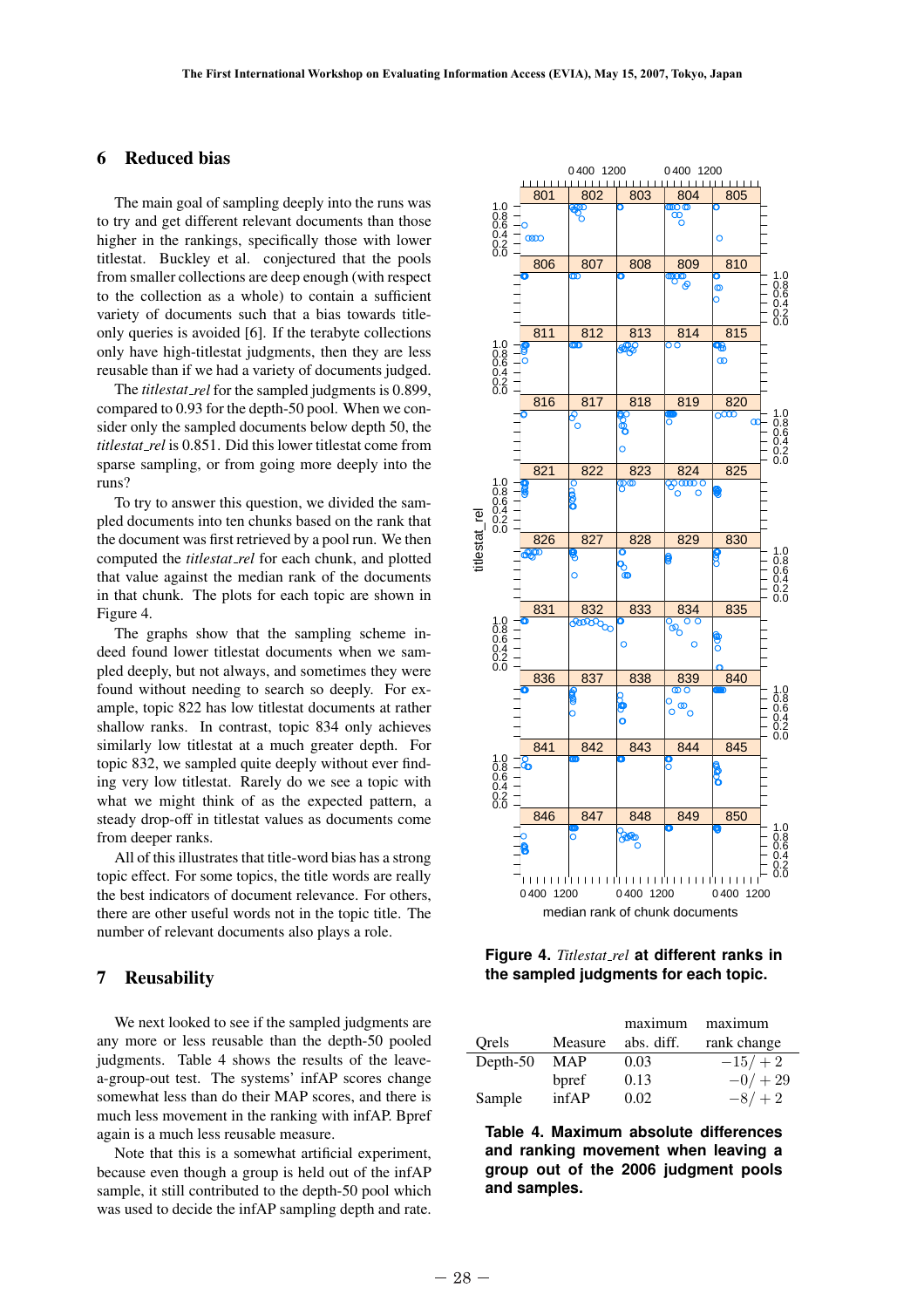

**Figure 5. Difference in average per-topic sampling depths for each participating group when it is held out of the depth-50 pool. Each bar represents a group.**

If in fact a group did not participate in the pooling process, then our sampling depths might have been somewhat different. It's not possible to draw a new sample after holding each group's runs out, so instead in order to measure this effect we recomputed the sampling depths for the residual judgments when each group was held out.

Figure 5 shows the difference for each group in the average per-topic sampling depth from that of the official qrels.<sup>4</sup> For most groups, the difference is minor (three ranks or less), but for some groups, we would have sampled much more deeply for some topics had they not participated. The runs from those groups contributed many unique documents (thus increasing the total number of judged documents), but relatively few of them were actually relevant.

The complete effect on these groups of being held out of the entire process is hard to gauge. The scores for these groups' runs do not change very much, and they cause minor ranking changes if any, when their unique relevant documents are held out. If they had not participated, and consequently we had sampled more deeply, we might have discovered their unique documents. However, deeper sample depths mean a lower sampling rate overall. the ranks<br>(three ranks<br>have sampled<br>they not partit<br>tributed man<br>total number<br>of them were<br>The comp<br>out of the en<br>for these gro<br>they cause n<br>unique releva<br>participated,<br>deeply, we n<br>ments. How<br>sampling rat<br>The samples are

The sampling mechanism itself presents another risk, namely that the sample that happens to be drawn at evaluation time will be infelicitous and not score a run or a group fairly. This is a risk to the evaluation itself, and also to future reuse.

To measure any effect that random sampling might

have on infAP scores, we drew 100 random subsamples of the depth-50 pool, and used these qrels subsets to score the runs using infAP. The samples were drawn at the same rates as were used to select the official sampled judgments; the difference here is that we only drew the sample within the pool, so that all sampled documents would have a relevance judgment.

From this data, we conducted two analyses of variance. The first ANOVA looked at the variance of all the infAP scores as a function of topic and sample. The sample was never a significant effect (even at  $\alpha = 0.05$ ) but topic was significant for 45 out of 50 topics. Incorporating the runs into the model is complicated simply because runs normally vary in effectiveness in a topic-dependent fashion. In the end we ran a second ANOVA of infAP score by topic and sample within each run. For two runs, sample was moderately significant ( $p = 0.016$  and 0.014); these were two runs from the same group, and their maximum average infAP scores in any sample were 0.1002 and 0.0866. From this, we conclude that the variance across samples such as those we are drawing should not be a worry.

### 8 Future work

There are a number of unanswered questions in this work. Chief among them is whether or not the sampled judgments are "more fair" to future runs than the pooled judgments. This seems intuitively like it should be so, but it's actually quite a difficult question to answer. In contrast to smaller TREC collections, where we are more sure of having a sufficiently complete set of judgments that can be thought of as "truth", we have no sufficiently complete qrels for the terabyte collections. We have done a number of simulation experiments in the older collections, but the relatively low occurrence of relevant documents in those collections is itself challenging. For example, MAP computed from a depth-20 pool in TREC-8 is actually very close to MAP in the official depth-100 pool. So creating equivalent conditions for simulation is difficult.

Furthermore, it's hard to know for sure if the sampled judgments are "more true" than the pool because we observe a large topic effect in titlestat. Whether we can sample deeply to overcome bias depends on if the bias exists for the topic, which itself depends somewhat on how the title section is stated. Sometimes title-word bias is exactly what systems should always do, because that is simply the best articulation of the search need given the document collection, and there really are no other kinds of relevant documents than those which contain the topic title words.

Another question is that of an optimal sampling strategy that balances meaningful measures of effectiveness with reusability and low bias. Uniform random sampling is not usable because it will not recover

<sup>4</sup>The "official qrels" sampling depth is slightly different than that derived from the depth-50 pool. This is because after the both the pools and samples were judged, a second judging pass was made over both qrels sets to rectify conflicting judgments between nearduplicate documents, as recommended by [5]. In the graph here, we are comparing to the depth that would have been used based on the duplicate-corrected qrels. The difference involved is very small.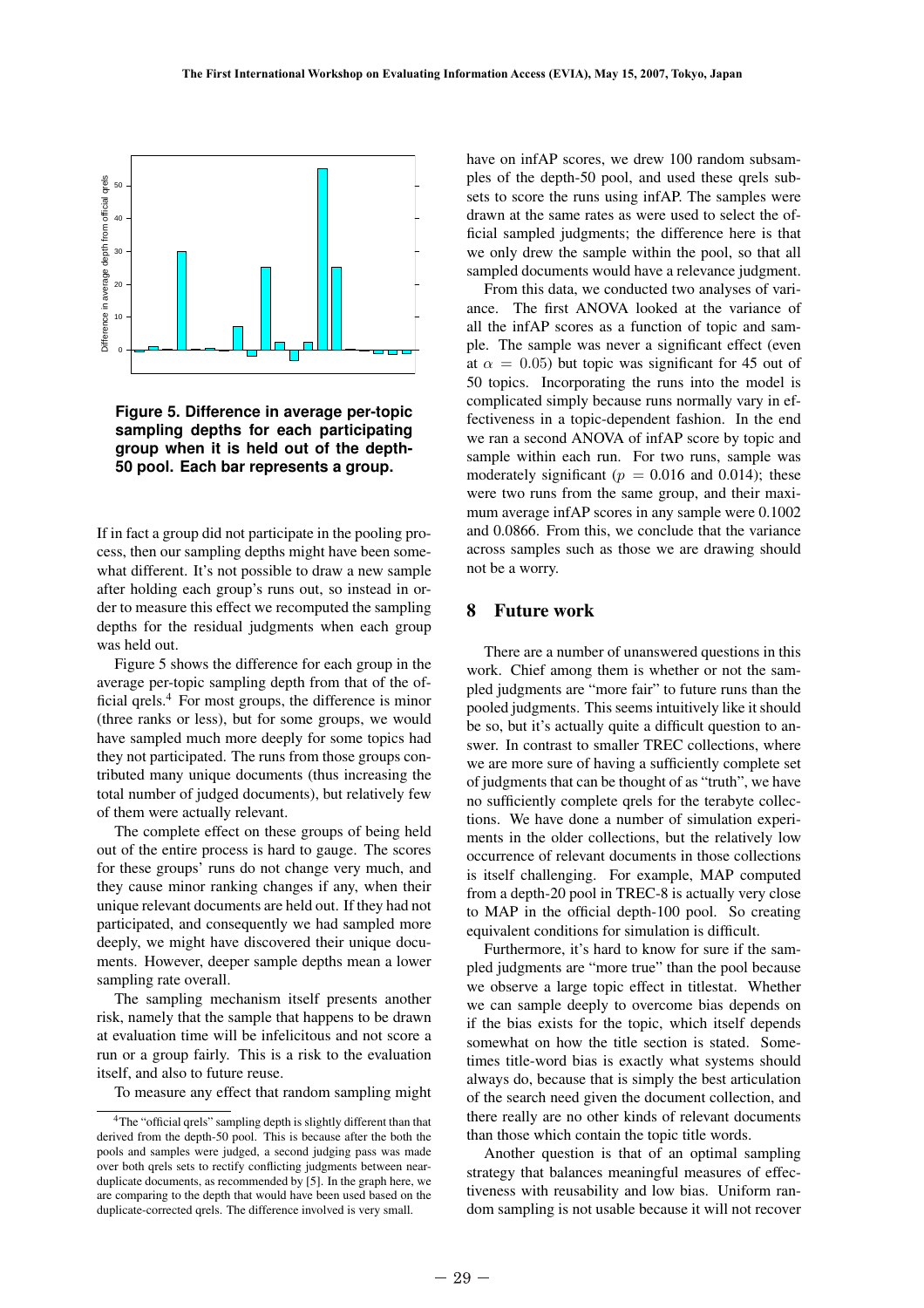enough relevant documents at any reasonable sampling rate. Sampling strategies such as that of Aslam et al. focus too strongly on the early ranks, and as such fall prey to title-word bias [4]. However, early ranks need to be covered if MAP is to be accurately estimated; if the sample rate is too sparse, then it is likely we will miss judging documents from the first two or three ranks, which are critical to MAP. The sampling strategy described here can be too sparse to cover those early ranks. At the "deep end" of the sample, because we have no complete judgments to compare to, we can't be certain that we're locating enough low-titlestat documents to make the collection sufficiently more fair. Currently, we are investigating whether stratified sampling strategies (and measures that can cope with them) can solve this problem.

Related to this is the amount of time we spent judging pool. We almost certainly did not need to judge to rank 50 to train our sampler adequately. The depth-50 pool is much larger than the sample. We would prefer to spend more time on deep samples and less time in the pool.

Lastly, our present understanding of test collection reusability is very limited. The leave-a-group-out test only measures reuse for systems that could have contributed to the pool. However, retrieval algorithms do improve with time (we hope!). A leave-a-group-out study of the TREC-8 collection shows it to be reusable, but that collection is now nearly eight years old, and in the meantime completely different retrieval models have been developed, largely using that collection and others as measuring devices.

# 9 Conclusion

The TREC 2006 terabyte track created two sets of relevance judgments, one a depth-50 pool, the other a random sample of a "virtual" pool where the depth and sampling rate varied per topic. The sampling model was trained from the judgments on the depth-50 pool, an approach we call *relevance-based sampling*. Systems are ranked differently between the two sets of judgments. At present, we can't determine if one is more "true" or "correct" than the other, because there is no sufficiently complete set of judgments in the terabyte collection for comparison, and also because of topic effects. Intuitively, it seems that the sampled judgments should offer a more complete measure of effectiveness, but several issues in the sampling strategy need to be more closely examined. Most of the discrepancy is likely due to sparse samples missing documents retrieved at rank 1. have been de<br>
others as me:<br> **9** Conclu<br>
The TREC<br>
relevance juc<br>
random sampling rat<br>
was trained f<br>
an approach<br>
tems are ran<br>
judgments.<br>
more "true"<br>
is no sufficie<br>
abyte collect<br>
topic effects<br>
judgments sl<br>
effectiv

A short series of experiments, including holding a group out of the pool and looking at sample variance, seems to indicate that the sampled judgments are more reusable than the pooled ones. This is only an argument for using the sampled judgments if you believe

the sampled judgment ranking, but it is certainly good to know that sampling doesn't make a collection *less* reusable.

# References

- [1] *Proceedings of the 21st Annual International ACM SIGIR Conference on Research and Development in Information Retrieval (SIGIR '98)*, Melbourne, Australia, August 1998. ACM Press.
- [2] *Proceedings of the 29th Annual International ACM SI-GIR Conference on Research and Development in Information Retrieval*, Seattle, WA, August 2006.
- [3] J. A. Aslam, V. Pavlu, and E. Yilmaz. Measure-based metasearch. In *Proceedings of the 28th Annual International ACM SIGIR Conference on Research and Development in Information Retrieval (SIGIR 2005)*, Salvador, Brazil, August 2005. ACM Press.
- [4] J. A. Aslam, V. Pavlu, and E. Yilmaz. A statistical method for system evaluation using incomplete judgments. In *Proceedings of the 29th Annual International ACM SIGIR Conference on Research and Development in Information Retrieval* [2], pages 541– 548.
- [5] Y. Bernstein and J. Zobel. Redundant documents and search effectiveness. In *Proceedings of the 14th International Conference on Information and Knowledge Management (CIKM 2005)*, pages 736–743, Bremen, Germany, November 2005. ACM Press.
- [6] C. Buckley, D. Dimmick, I. Soboroff, and E. Voorhees. Bias and the limits of pooling. In *Proceedings of the 29th Annual International ACM SIGIR Conference on Research and Development in Information Retrieval* [2], pages 619–620.
- [7] C. Buckley and E. M. Voorhees. Retrieval evaluation with incomplete information. In *Proceedings of the 27th Annual International ACM SIGIR Conference on Research and Development in Information Retrieval (SIGIR 2004)*, pages 25–32, Sheffield, UK, July 2004. ACM Press.
- [8] C. L. A. Clarke, I. Soboroff, and N. Craswell. Overview of the TREC 2004 terabyte track. In E. M. Voorhees and L. P. Buckland, editors, *Proceedings of the Thirteenth Text REtrieval Conference (TREC 2004)*, Gaithersburg, MD, November 2004.
- [9] C. L. A. Clarke, I. Soboroff, and N. Craswell. The TREC 2005 terabyte track. In E. M. Voorhees and L. P. Buckland, editors, *Proceedings of the Fourteenth Text REtrieval Conference (TREC 2005)*, Gaithersburg, MD, November 2005.
- [10] C. W. Cleverdon. The cranfield tests on index langauge devices. In *Aslib Proceedings*, volume 19, pages 173– 192, 1967.
- [11] I. Soboroff, E. Voorhees, and N. Craswell. Summary of the SIGIR 2003 workshop on defining evaluation methodologies for terabyte-scale test collections. *SI-GIR Forum*, 37(2), Fall 2003.
- [12] K. Sparck Jones and C. J. van Rijsbergen. Report on the need for and provision of an "ideal" information retrieval test collection. British Library Research and Development Report 5266, Computer Library, University of Cambridge, 1975.